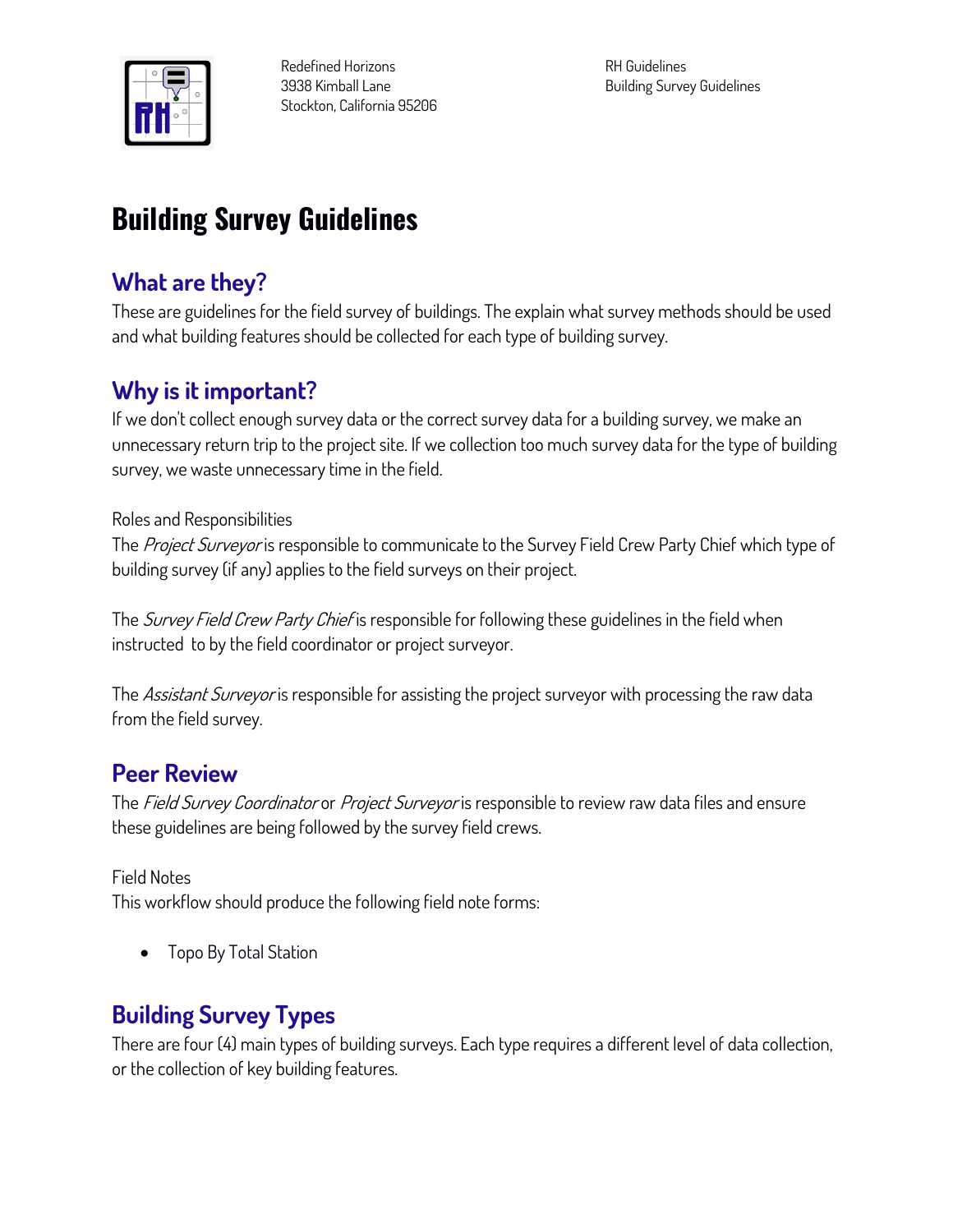

**Redefined Horizons 3938 Kimball Lane Stockton, California 95206** **RH Guidelines Building Survey Guidelines**

#### **Type 1 Building Survey**

**In a Type 1 Building Survey, the building itself is not the primary subject of the field survey. A Type 1 Building Survey is only used to show the approximate building envelope. The following features should be collected during a Type 1 Building Survey:**

**1) All major corners of the building roof line/rood drip line.**

**If the field crew can't consistently shoot the building corners in the same building feature location, they will note this in their field notes.**

#### **Type 2 A Building Survey**

**In a Type 2A Building Survey, the building itself is not the primary subject of the field survey. A Type 2 Building Survey is used to show the approximate building envelope and the interface between the building and the surrounding traveled ways (sidewalks and driveways). The following features should be collected during a Type 2A Building Survey:**

- **1) All major corners of the building roof line/rood drip line.**
- **2) The location of all doors and entrances.**
- **3) Finished floor elevations at all doors and entrances.**

#### **Type 2B Building Survey**

**In a Type 2B Building Survey, the building itself is one of the primary subjects of the field survey. A Type 2B Building Survey is used to prepare a FEMA Elevation Certificate, LOMA, or LOMR. The following features should be collected during a Type 2B Building Survey:**

- **1) All (major and minor) corners of the building roof line/rood drip line.**
- **2) The location of all doors and entrances.**
- **3) Finished floor elevations at all doors and entrances.**
- **4) The location and dimensions of all foundation vents and crawlspaces.**
- **5) Any openings to basements or crawlspaces.**
- **6) The location, dimension and elevation of all planters, stairs, sidewalks, decks, patios, machinery, and utility features attached to or adjacent to the building.**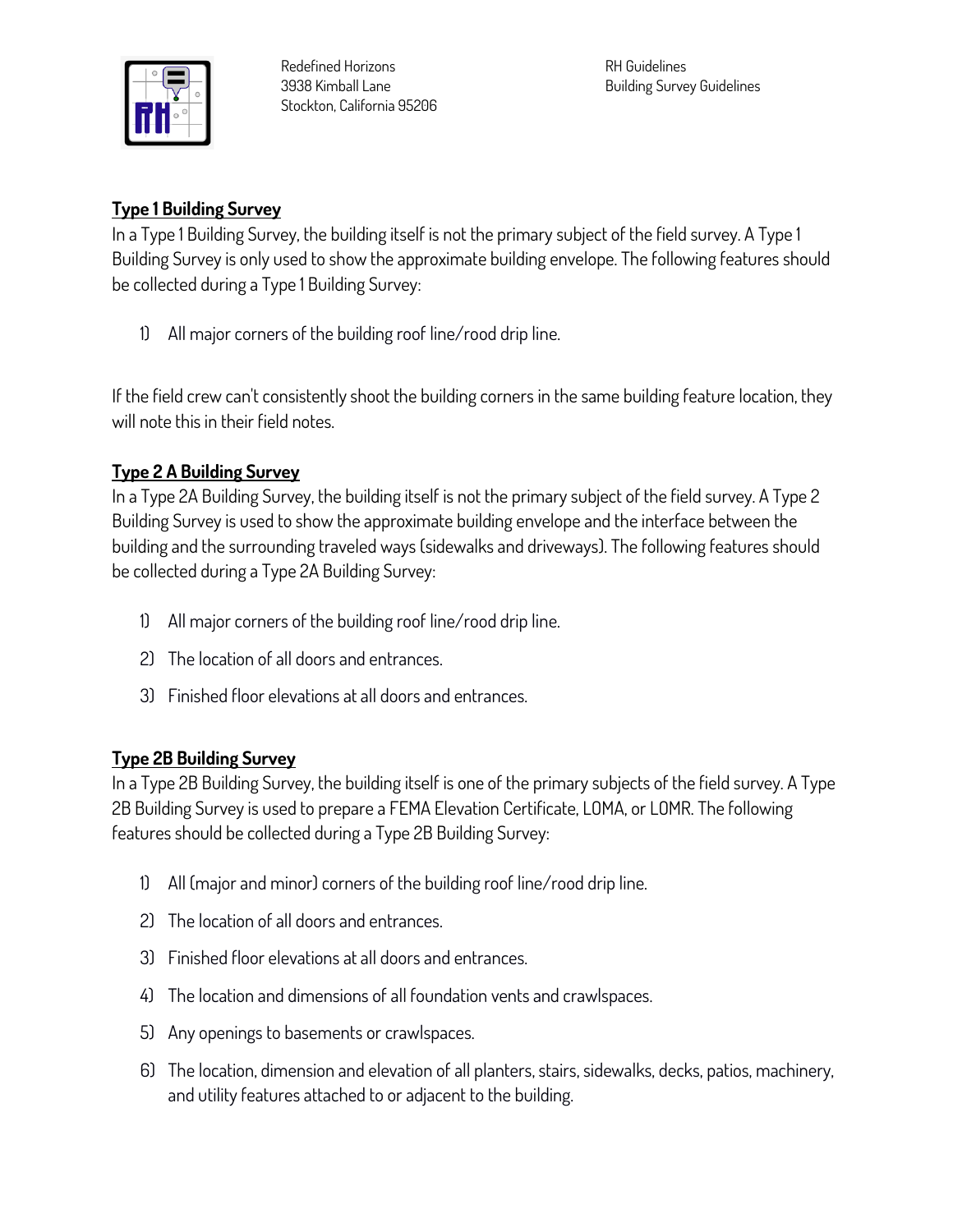

#### **Note: Horizontal locations may not be needed on all features collected for a Type 2B Building Survey. Check with the Project Surveyor or Field Coordinator to see if horizontal locations are needed.**

#### **Type 3A Building Survey**

**In a Type 3 Building Survey, the building itself is one of the primary subjects of the field survey. A Type 3 Building Survey is used to show the exact building envelope and the interface between the building and the surrounding traveled ways (sidewalks and driveways). The following features should be collected during a Type 3 Building Survey:**

- **1) All (major and minor) corners of the building roof line/rood drip line.**
- **2) All (major and minor) corners of inset walls and other building faces.**
- **3) The location and dimensions of all doors and entrances.**
- **4) Finished floor elevations at all doors and entrances.**
- **5) The location and dimensions of all windows.**
- **6) he location of all exterior fixtures, including lights, signs, awnings, and window shades.**
- **7) The location, dimension and elevation of all planters, stairs, sidewalks, decks, patios, machinery, and utility features attached to or adjacent to the building.**

#### **Type 4 Building Survey**

**In a Type 4 Building Survey, the building itself is one of the primary subjects of the field survey, and it includes one or more features on the inside of the building. A Type 4 Building Survey is used to show the exact building envelope, the interface between the building and all adjacent site features, and selected features from inside the building. The following features should be collected during a Type 4 Building Survey:**

- **1) All (major and minor) corners of the building roof line/rood drip line.**
- **2) All (major and minor) corners of inset walls and other building faces.**
- **3) The location and dimensions of all doors and entrances.**
- **4) Finished floor elevations at all doors and entrances.**
- **5) The location and dimensions of all windows.**